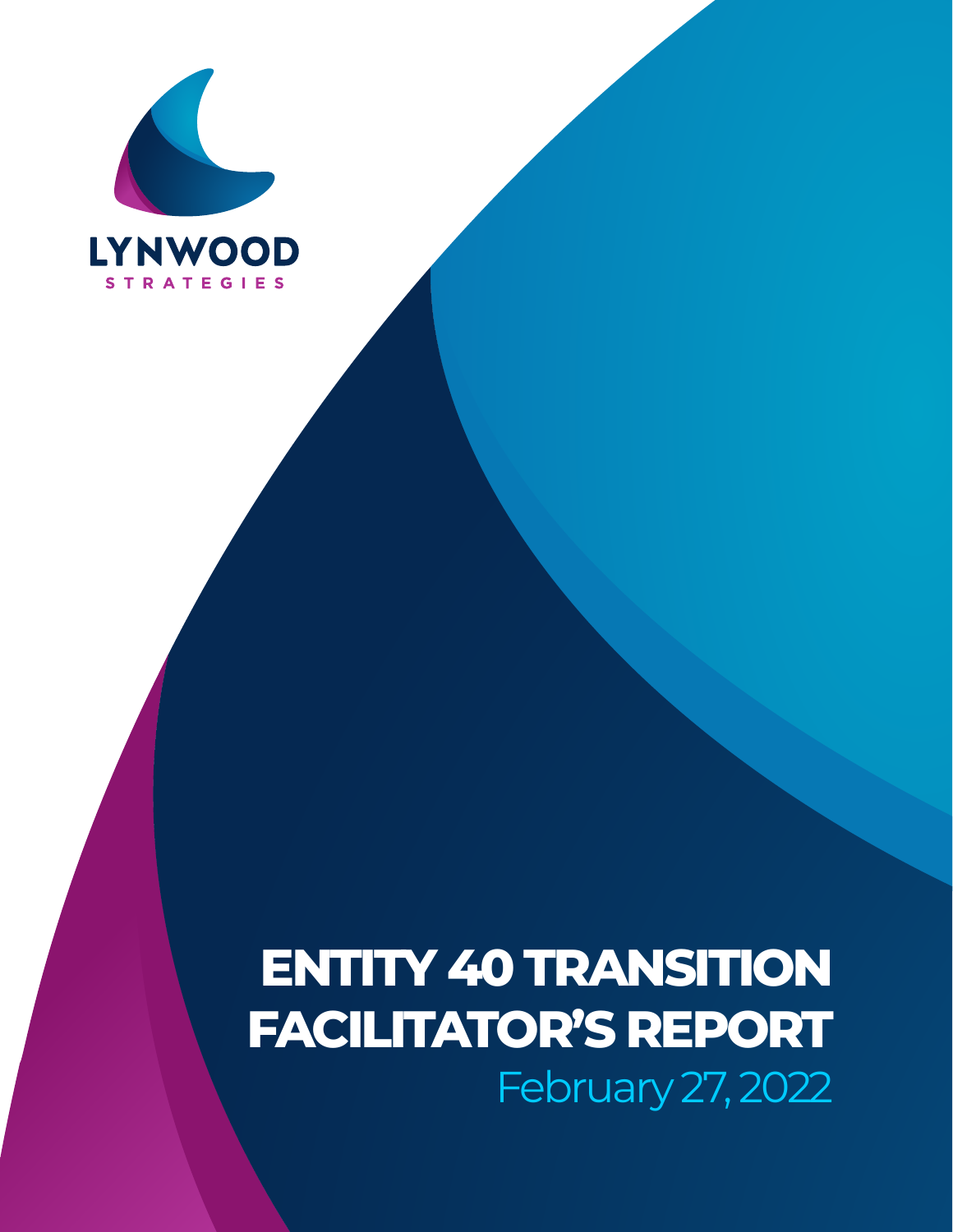

## INTRODUCTION

The transition to Entity 40 is well underway! This entity will bring together the Town of Sackville, the Village of Dorchester, the LSD of Sackville, the LSD of Pointe-de-Bute, and a portion of the LSD of Dorchester (40%).

The first step in the process was to establish two advisory committees, one comprising of elected officials and representatives from the local service districts that are coming part of the new entity. The second committee is made of of appropriate staff from the existing municipality to work on establishing the administrative foundation of the new entity.

The members of the Elected Officials Advisory Committee are:

- Town of Sackville Mayor Shawn Mesheau
- Town of Sackville Deputy Mayor Andrew Black
- Village of Dorchester Mayor Debbie Wiggins-Colwell
- Village of Dorchester Deputy Mayor Robert Corkerton
- Pointe de Bute LSD Mary Ellen Trueman
- Pointe de Bute LSD Greg Martin
- Sackville LSD Chris Milner
- Sackville LSD TBD
- Dorchester LSD (40%) Matt Beal
- Dorchester LSD (40%) TBD

The role of this advisory committee is to be the voice of the council/committee/community they represent. This role also involves communicating the decisions made at the advisory committee back to the same council/committee/community.

The role of the Transition Facilitator is to act as the representative of the new council and administration of Entity 40 and work with the designated representatives of the communities that will become part of the new entity.

It is the expressed desire that the advisory committee operate on a consensus basis. In the unlikely event that the advisory committee is unable to achieve consensus on decisions that must be made, it will fall to the Transition Facilitator to make the decision so that the process can continue to move forward.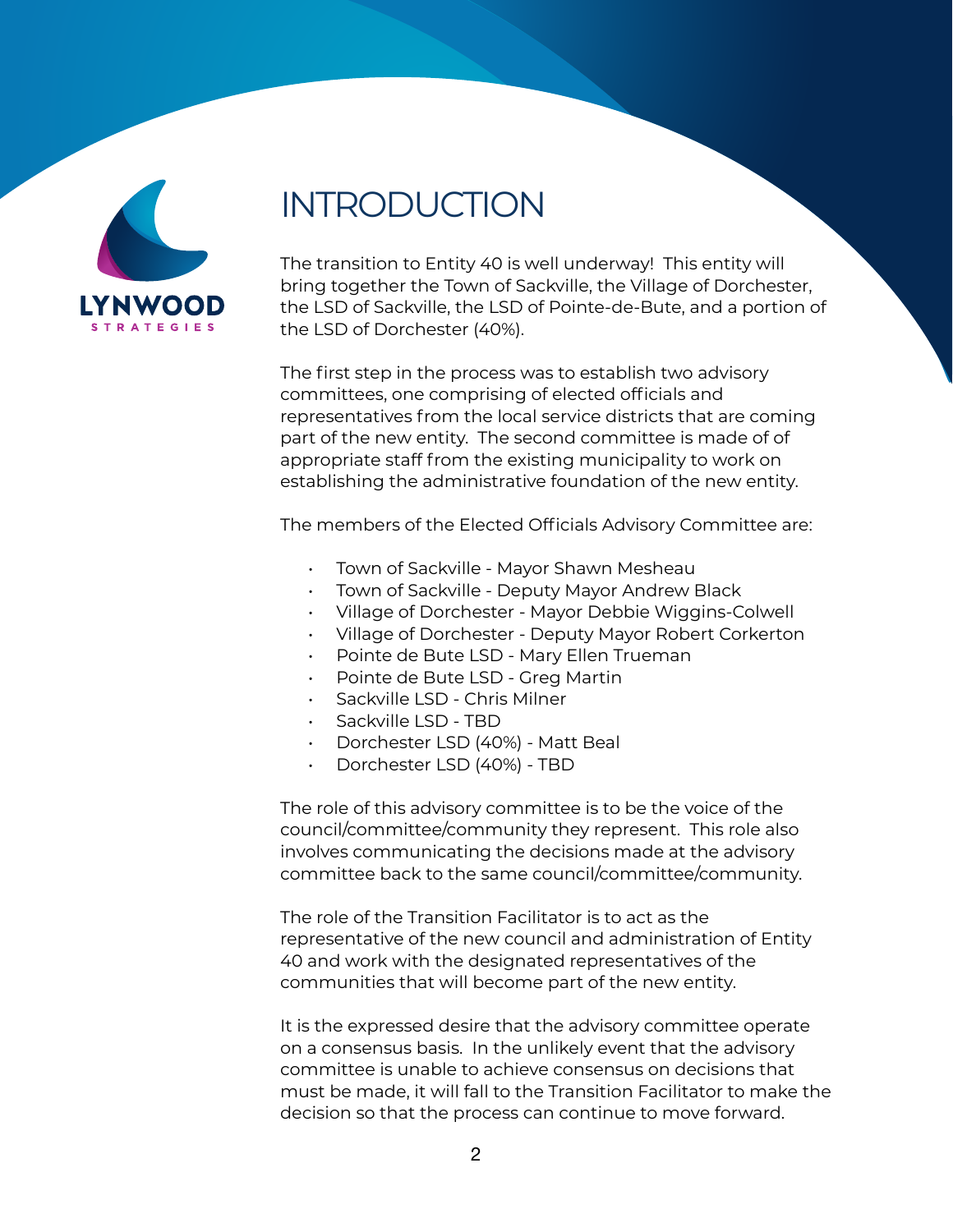## COUNCIL COMPOSITION & **STRUCTURE**

The first major decision that needed to be made by the advisory committee was to establish the appropriate council composition and structure. This included the size of the new council, a decision on ward or at-large representation, and if wards were chosen, how would they be determined.

The consensus decision from the advisory committee was as follows:

- Mayor 1 (Elected at large)
- Four (4) councillors for the existing Town of Sackville
	- $\cdot$  To be determined how they will be elected (1, 2, 3, or 4 wards)
- Four (4) councillors for the areas outside of the Town of Sackville
	- A single ward that includes the Village of Dorchester, Dorchester LSD, electing one (1) councillor

This would mean that the total council size would be eight (8) councillors, plus a mayor.

The Local Governance Reform Team at the Department of Environment and Local Government has prepared a preliminary map for the Advisory Committee's consideration. Further delineation is pending feedback from the Town of Sackville representatives on how many wards are desired for its four councillors.

The advisory committee will have an opportunity to review with their respective councils/committees/communities before a final decision is made.

We are targeting finalizing the details by March 11, 2022 with an absolute drop-dead date of March 31, 2022 if necessary.